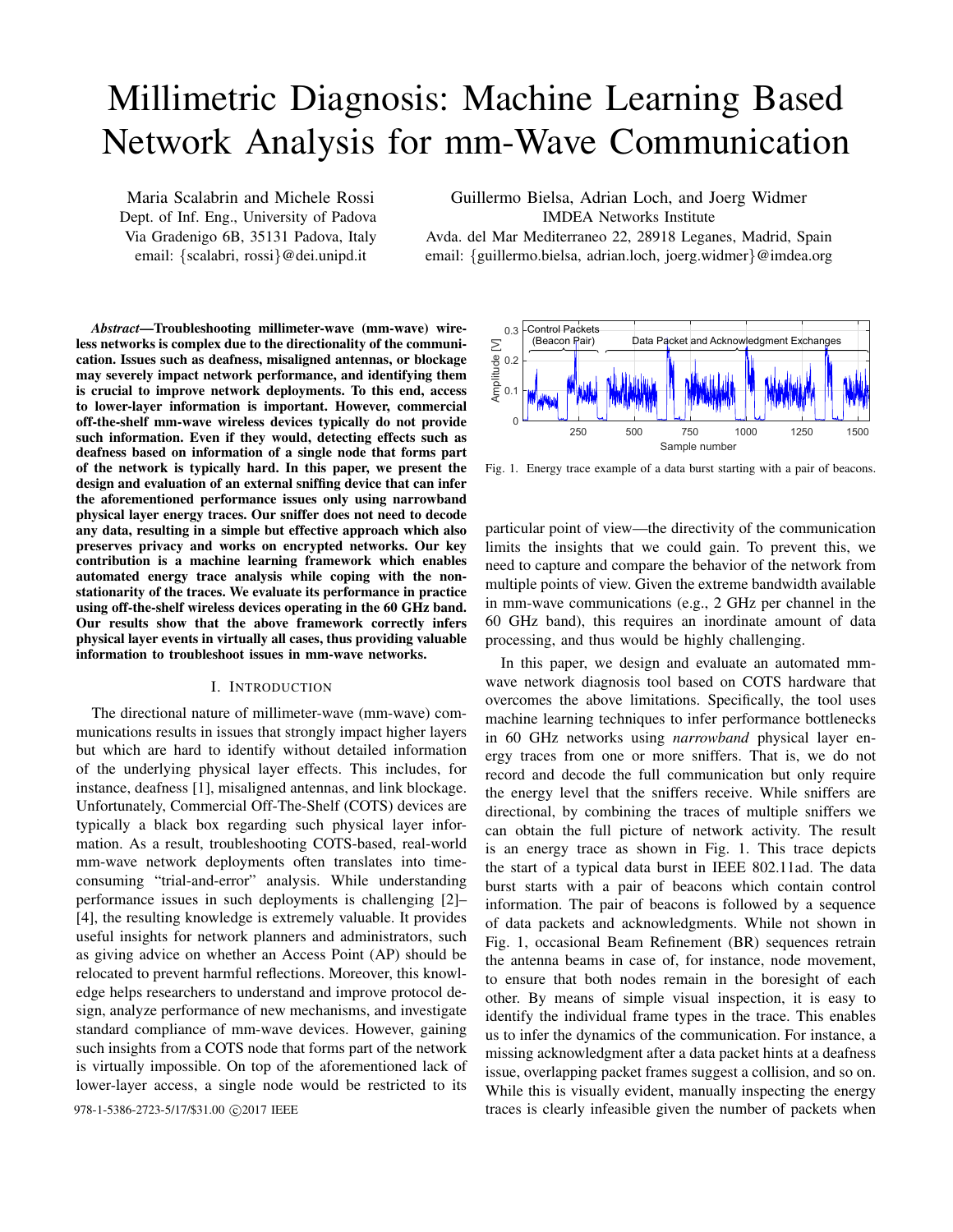communicating at multi-gigabit-per-second rates. At the same time, finding such events in an automated manner is hard. Our key contribution is developing a machine learning framework that is able to correctly classify the above frame types and infer network issues. This is far from trivial due to (a) the nonstationarity of the traces and (b) the complexity of the IEEE 802.11ad protocol [5]. To address (a), we dynamically update the parameters of the underlying machine learning model such that it adjusts to variations in the received energy level due to, e.g., node movement. Regarding (b), we use a combination of template matching and an Explicit Duration Hidden Markov Model (EDHMM) to correctly classify frames.

The core idea of our approach is also applicable to networks operating at lower frequencies such as IEEE 802.11ac. Still, in this paper we focus on the mm-wave case, which is more challenging due to the use of directional antennas and the large bandwidth. Since we do not need to decode any of the data, our approach preserves privacy, works regardless of whether the network uses encryption, and does not require accurate time/frequency synchronization. As a result, our technique is simple yet highly effective. Our contributions are as follows:

- We design a machine learning framework based on template matching and an EDHMM to diagnose physical layer issues in 60 GHz networks. The main challenge lies in the variability of the traces and the complexity of identifying the structural elements in the traces given their noisiness, aperiodicity, and unpredictable behavior. Standard machine learning approaches fail in such a scenario. The key to solve this issue is the aforementioned complex combination of machine learning techniques.
- We introduce a time-adaptive learning mechanism to cope with the non-stationarity of energy traces due to gain control adjustments and node movement. This run-time adaptation is barely explored in specialized work in the field of statistics but is critical for the success of our approach. It sets our work apart from existing work based on simple clustering or thresholding which is highly sensitive to non-stationary behavior and thus often fails.
- We evaluate our approach in an extensive measurement campaign using COTS 60 GHz hardware to analyze its performance in a range of practical scenarios.

The remainder of this paper is structured as follows. In Section II we survey related work, and in Section III we provide some preliminaries of our EDHMM. We then give an overview of our machine learning framework in Section IV, and delve into its details in Sections V and VI. In Section VII we introduce the aforementioned time-adaptive learning mechanism. After that, we present and discuss our evaluation results in Section VIII, and conclude the paper in Section IX.

## II. RELATED WORK

In the following, we give an overview of performance analysis and troubleshooting in mm-wave networking. As sketched in Section I, mm-wave networks suffer from high path-loss and high absorption. To overcome this, nodes typically use directional antennas and Line-Of-Sight (LOS) paths. However, this makes links very susceptible to blockage. State-of-theart work in this field [6]–[8] focuses on correctly identifying such blockage at the nodes involved in the communication, and reacting in a timely manner. For instance, BeamSpy [7] measures the set of available paths between a transmitter and a receiver. This "path skeleton" serves as a reference whenever blockage occurs—the nodes compute which of the paths in the skeleton is most likely to be unaffected by the blockage and steer their antennas accordingly. As a result, BeamSpy can avoid costly beam steering overhead. Further, earlier work by the same authors [8] looks into differentiating device movement from blockage based on Received Signal Strength (RSS) measurements. This is key to ensure that nodes react correctly when links degrade. Similarly, MOCA [6] transmits a very short control message to assess the link state. If the transmitter does not obtain a reply, it assumes that the antennas are misaligned. Otherwise, it adapts the Modulation and Coding Scheme (MCS) according to the current channel state. All of the above approaches aim at improving the performance of mm-wave networks. In contrast, our work *troubleshoots* the operation of such approaches and is thus orthogonal to them. While BeamSpy and MOCA also try to identify specific issues in the communication, they are constrained to the specific "viewpoint" of a certain node. Our framework runs on one or more external sniffers which we can place at multiple locations, thus providing much richer insights. Moreover, the sniffers are only needed while troubleshooting the network but not during regular operation.

Earlier work proposes an equivalent concept based on external sniffers. However, such approaches typically consider lower frequency bands, and focus on security issues [9], [10] such as realizing an Intrusion Detection System (IDS). The key difference to our approach is that such security sniffers are designed to continuously operate along with the network, thus increasing the complexity of the deployment. In contrast, our tool does not need to be part of the network, and can be used on-demand only. Hence, we do not add complexity to the network. Moreover, we focus on performance issues in directional wireless networks while the above work deals with security in the omni-directional case. However, [10] and references therein also deal with raw physical layer data, similarly to our case. Specifically, they suggest overhearing the communication and jamming unwanted packets based on, for instance, header information. Our tool also overhears the communication but does not need to decode any preambles and headers to identify the start and source of the packets, respectively. Instead, we use machine learning on the timing of frames to obtain the information required for network analysis. Our tool is the first automatic classifier of IEEE 802.11ad energy traces for network diagnosis. The uniqueness of our approach prevents direct comparison with earlier work.

While machine learning is a common approach for traffic classification, related work typically uses it after demodulating and decoding frames at the physical layer [11], [12]. In contrast, our tool uses machine learning on the raw physical layer trace. Thus, it eliminates the need for the above operations,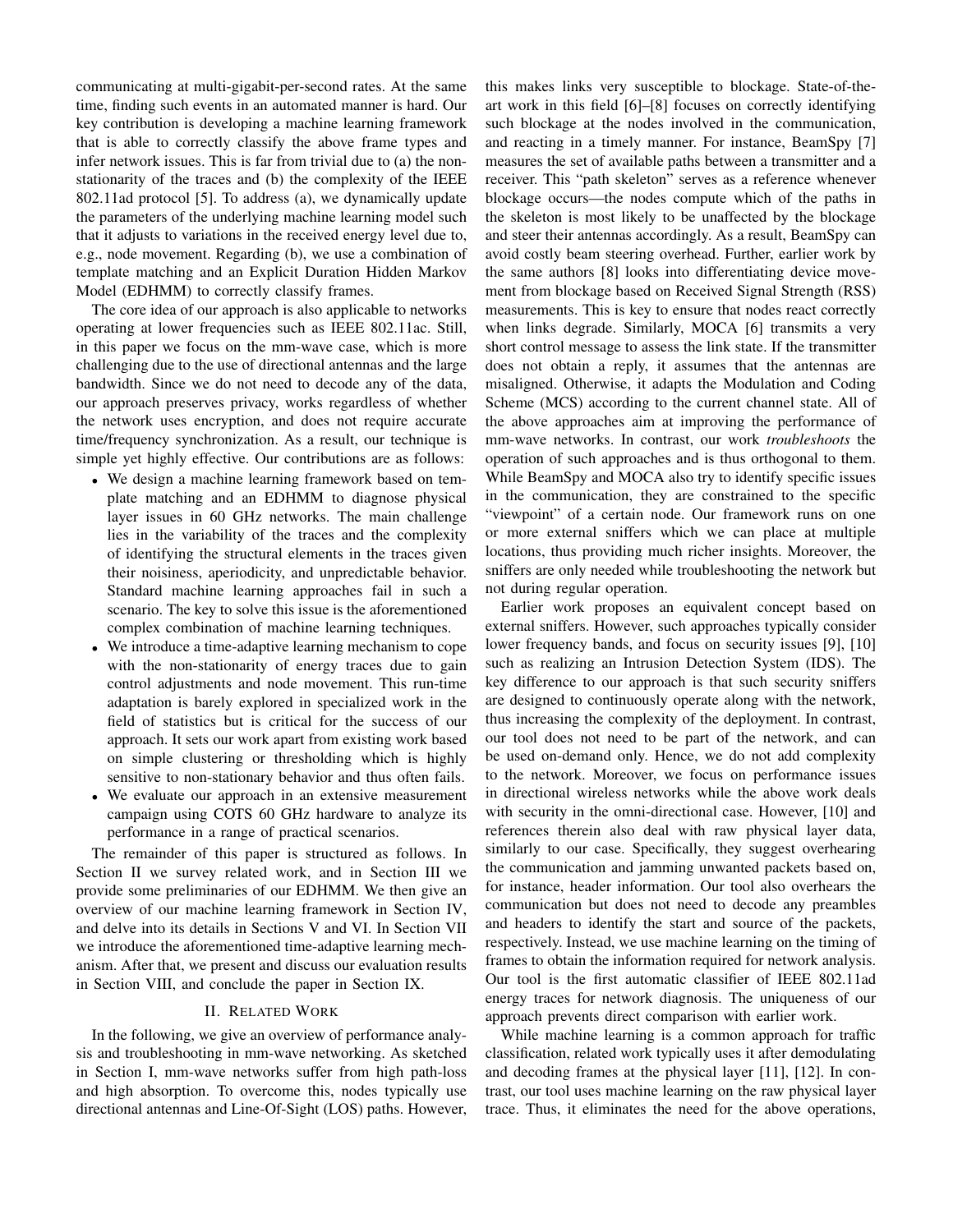which are particularly complex and resource intensive in mmwave networks. However, this poses additional challenges such as identifying frames and discerning which node transmits which frame. In this paper, we provide solutions to these challenges. This contribution sets us apart from existing work.

# III. EDHMM PRELIMINARIES

We use uppercase and calligraphic fonts for sets, except for  $\mathcal{N}(X; \mu, \sigma^2)$ , which refers to a Gaussian random variable X with mean  $\mu$  and variance  $\sigma^2$ . We denote a random sequence of length T by  $X_{1:T} = (X_1, \ldots, X_T)$ , where the random variable  $X_t$  at time index  $t \in \{1, \ldots, T\}$  takes values in the set X, with cardinality  $|\mathcal{X}|$ . Realizations are indicated by lowercase letters, i.e.,  $x_t$  is the realization of  $X_t$ , and with  $x_{1:T} = (x_1, \ldots, x_T)$ we denote a sequence of realizations. Vectors are indicated by bold letters, e.g., b, and we refer to their elements as  $\mathbf{b} =$  $[b_1, \ldots, b_K]$ , with  $|b| = K$ . For matrices we use uppercase bold letters, e.g.,  $\mathbf{A} = \{a_{ij}\}\$ is a matrix with elements  $a_{ij}$ .

Markov models, whose states correspond to observable events, are inadequate to solve our mm-wave channel estimation problem. The reason is that we measure a noisy version of the real state (i.e., the current energy level), as the transmitted energy levels are corrupted by random channel fluctuations. Instead, HMMs [13] are a more appropriate tool, as their observations are probabilistic functions of the (hidden) state. Specifically, a HMM is composed of embedded stochastic processes, where an unobservable hidden random process is revealed to the observer through another set of random processes that produce the sequence of observations. We now consider a data burst and aim to solve the following estimation problem. The observed channel samples in the data burst,  $O_{1:T} = (O_1, \ldots, O_T)$ , are modeled as a sequence of realvalued random variables corresponding to one of the following basic elements: "1" inter-frame space (IFS), "2" data packet (DATA) and "3" acknowledgement (ACK). Accordingly, the hidden state  $S_t$  at time t is a discrete random variable that can take values in the set  $S = \{1, 2, 3\}$ . We define  $S_{1:T}$  $(S_1, \ldots, S_T)$  as the sequence of random variables describing the hidden states in the data burst, i.e.,  $t \in \{1, \ldots, T\}$ . Our objective is then to reliably estimate the sequence of hidden states  $s_{1:T} = (s_1, \ldots, s_T)$  from observations  $o_{1:T} = (o_1, \ldots, o_T)$ . The standard HMM makes two basic assumptions regarding the embedded stochastic processes:

- A1) The first assumption is that  $S_{1:T}$  is a first-order Markov chain, i.e.,  $P(S_{t+1}|S_1,\ldots,S_t) = P(S_{t+1}|S_t)$ . In particular, we have  $P(S_{t+1} = j | S_t = i) = a_{ij}$ , where  $A = \{a_{ij}\}\,$ ,  $i, j \in S$ , is the single-step transition probability matrix of the HMM.
- A2) The second assumption is that the random variable  $O_t$  is statistically independent of  $(O_1, \ldots, O_{t-1})$ .

Moreover,  $O_t$  is a probabilistic function of the hidden state  $S_t$ , i.e., it obeys a suitable conditional probability  $P(O_t|S_t)$ and each random variable  $O_t$  can use a private distribution  $P(O_t|S_t)$  over the hidden state. We use a Gaussian observation model with  $P(O_t|S_t = i) = \mathcal{N}(O_t; \mu_i, \sigma_i^2)$ , where  $\mu_i$  and  $\sigma_i^2$ specify the mean and the variance of the random variable  $O_t$ , given that the hidden state is  $i \in S$ . This is known to well approximate the noise distribution for mm-wave channels [14]. For all hidden states  $i \in S$ , we collect the parameter pairs  $b_i = (\mu_i, \sigma_i^2)$  through vector  $\boldsymbol{b} = [b_1, \ldots, b_{|\mathcal{S}|}]$ . We define  $\boldsymbol{\pi} = [\pi_1, \dots, \pi_{|\mathcal{S}|}],$  where  $\pi_i$  is the probability that the HMM is in state  $i \in S$  in the first time slot of the burst.

The HMM model is described through a further parameter vector  $\Theta = [\pi, A, b]$ . Its maximum likelihood estimate given a sequence of observations is obtained through the Expectation-Maximization (EM) algorithm [15], which entails two-step iterations. First, initial values for Θ are chosen, and using assumptions A1 and A2 the posterior distribution for the whole sequence  $P(S_{1:T} | O_{1:T}, \Theta)$  is computed. Hence, this posterior is used to compute the expected log-likelihood (which is also known as the Baum's auxiliary function) as

$$
Q(\mathbf{\Theta}^{\text{new}}, \mathbf{\Theta}) = \sum_{S_{1:T} \in \mathcal{S}^T} P(S_{1:T} | O_{1:T}, \mathbf{\Theta}) \log P(S_{1:T}, O_{1:T} | \mathbf{\Theta}^{\text{new}}).
$$
\n(1)

 $Q(\Theta^{\text{new}}, \Theta)$  is finally maximized with respect to  $\Theta^{\text{new}}$ , obtaining a new estimate for the HMM model. This process is repeated until convergence to a critical point. A proper initialization of  $\Theta$  (with particular regard for **b**) is crucial for a proper convergence of the EM algorithm. For a Gaussian-observation model, applying the two-step iterations of the EM algorithm is equivalent to using the following Baum's reestimation approach [16]. Consider two new variables  $\xi_t(i, j)$  and  $\gamma_t(i)$ , with  $i, j \in S$ , that are defined as  $\xi_t(i, j) = P(S_t = i, S_{t+1} = j | O_{1:T}, \Theta)$  and  $\gamma_t(i) = \sum_{j=1}^{|S|} \xi_t(i,j)$ . We have:

$$
\pi_i^{\text{new}} = \gamma_1(i)
$$
\n
$$
a_{ij}^{\text{new}} = \frac{\sum_{t=1}^{T-1} \xi_t(i,j)}{\sum_{t=1}^{T-1} \gamma_t(i)}
$$
\n
$$
\mu_i^{\text{new}} = \frac{\sum_{t=1}^{T} \gamma_t(i) o_t}{\sum_{t=1}^{T} \gamma_t(i)}
$$
\n
$$
\sigma_i^2^{\text{new}} = \frac{\sum_{t=1}^{T} \gamma_t(i) (o_t - \mu_i)^2}{\sum_{t=1}^{T} \gamma_t(i)}
$$
\n(2)

where  $\xi_t(i, j)$  and  $\gamma_t(i)$  are computed using the Forward-Backward algorithm, see [17], [18].

However, standard HMMs are insufficient for our purpose. In fact, the duration distribution for any hidden state  $S_t = i \in S$  with self transition probability  $a_{ii}$  is the geometric Probability Mass Function (PMF)  $g(d) = (a_{ii})^{d-1}(1 - a_{ii})$ , and we found it to be unsuitable to model the duration of the states IFS, DATA and ACK. To address this, we consider the EDHMM, where for each hidden state  $i \in S$  we have  $a_{ii} = 0$  and a state-specific distribution  $p_i(d)$  is specified over the discrete set  $\mathcal{D}_i = \{d_i^{\min}, \dots, d_i^{\max}\},$  where  $d_i^{\min}$ and  $d_i^{\text{max}}$  are the minimum and maximum durations for the protocol element transmitted when in state i. Hence, upon entering state  $i \in S$ , the sequence of observations in that state is i.i.d., of length  $d \in \mathcal{D}_i$  (sampled from  $p_i(d)$ ), and is emitted from  $P(O_t|S_t = i) = \mathcal{N}(O_t; \mu_i, \sigma_i^2)$ . The duration distributions are then collected into a further vector  $p$ , with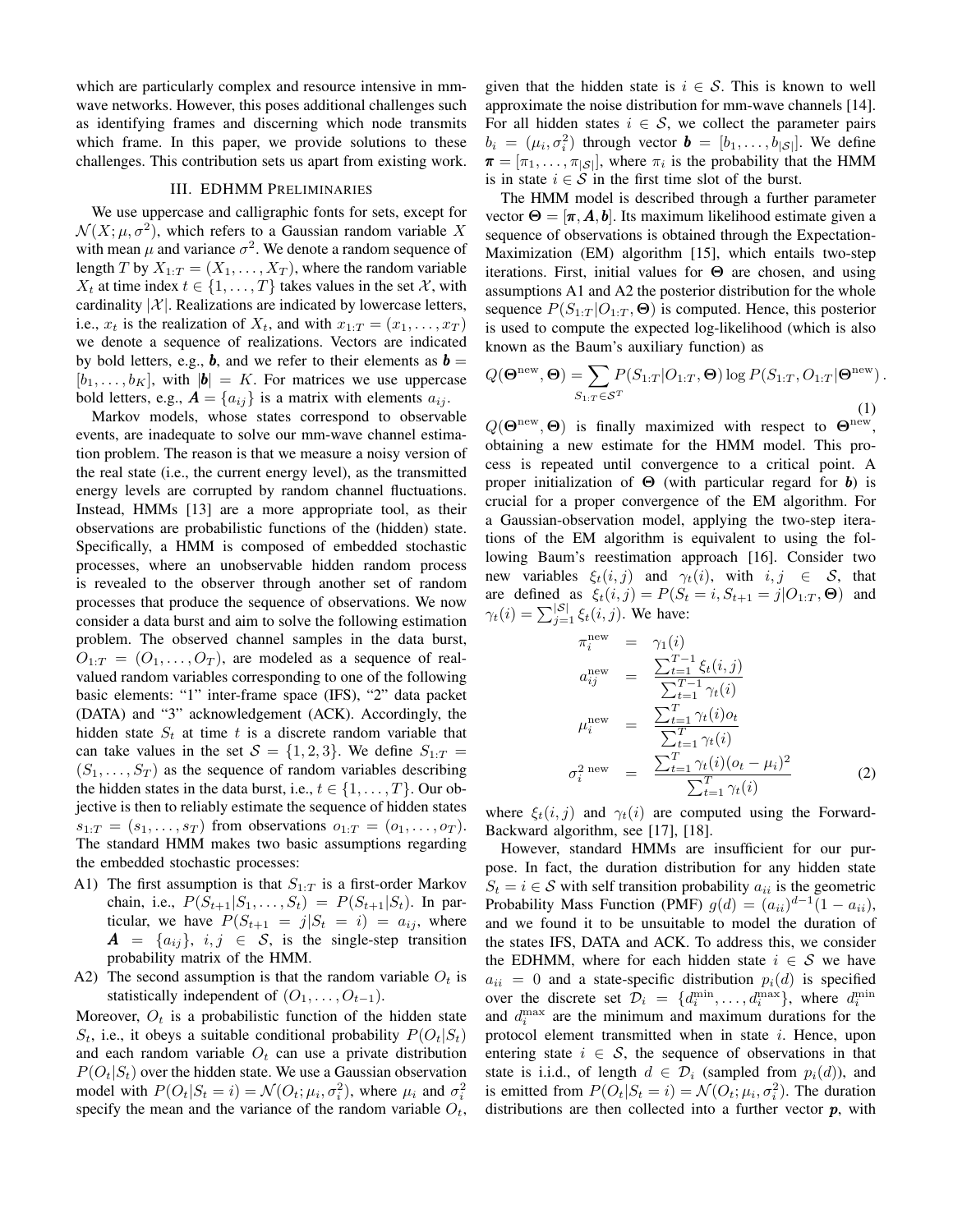

Fig. 2. Flow diagram of the mm-wave channel pre-processing phase.

 $\mathbf{p} = [p_1(\cdot), \dots, p_{|\mathcal{S}|}(\cdot)].$  The EDHMM model is described through the new parameter vector  $\Theta_{\text{EDHMM}} = [\pi, A, b, p].$ 

# IV. HIGH LEVEL DESCRIPTION OF THE MM-WAVE CHANNEL ESTIMATION FRAMEWORK

The aim of the mm-wave channel analyzer that we present in this paper is twofold. First, we want to track when data bursts are transmitted and, for each, detect which packets are exchanged, their duration, and average energy. This allows obtaining statistics on their number, duration, whether there are channel problems (which may be detected from missing ACKs) and also allows tracking the channel quality (from variations in the energy levels). As a second objective, we track the transmission of control packets, which are sent for link management purposes. These control packets appear in two flavors as follows:

C1) The beacon pairs mark the beginning of a data burst.

C2) The BR sequences are utilized to manage the radio link. Our approach consists of three steps.

Step 1 – Pre-processing (Fig. 2): beacon detection and data burst extraction are implemented through the pre-processing chain of Fig. 2, which operates on the raw channel trace, through filtering, downsampling and template matching, see Section V. We design the pre-processing chain for the case of 802.11ad but we can easily adapt it to suit other protocols. This pre-processing phase identifies all the beacons, classifies their occurrences into C1 and C2 and outputs a collection of N data bursts of the form  $\{o_1^{(n)}\}$  $\sum_{1:T_n}^{(n)} |n = 1, \dots, N$ , which are disjoint and contiguous channel subsequences.<sup>1</sup>

After Step 1, we delve into the semantic decoding of the protocol elements that are transmitted within each data burst, i.e., the elements in the above defined set  $S$ . To assess which elements are transmitted, along with their average energy and timing, we utilize an EDHMM model, which is first trained (Fig. 3), and then used at runtime (Fig. 4) with non-stationary traces. Let  $y = (y_1, y_2, ...)$  be a sequence of channel samples. In general, y can be written as  $y = x + w$ , where  $\mathbf{x} = (x_1, x_2, \dots)$  is the signal of interest *at the receiver*, that is, after transmission, and  $\mathbf{w} = (w_1, w_2, \dots)$  is the background noise. From our experimental measurements, we know that  $y$  is highly non-stationary across data bursts, i.e., there are substantial variations in the energy associated with the signal x and the noise w, which entail changes in  $\mu_i$  and  $\sigma_i^2$ , for  $i \in S$ . Moreover, they can also be caused by power control

adjustments to compensate for channel attenuation and device mobility. Nevertheless, the transmission time of the elements in set  $S$  are channel and protocol-specific, as the transmission time of data frames may be adapted by the protocol according to the channel state. We proceed through the following steps.

Step 2 – EDHMM training (Fig. 3): we use *stationary* channel traces for a preliminary and robust training of the EDHMM parameters. Channel traces were picked so as to encompass a wide range of data rates and MCSs, which determine the different lengths of the physical layer data frames. The distance between transmitter and receiver is kept fixed and the surrounding environment (indoor for our experiments) is kept as stable as possible (i.e., no user mobility, etc.). From these stationary channels, the state-specific distributions  $p_i(d)$  for  $i \in S$  do not undergo major changes during each trace and this allows their accurate estimation. Then, all the trace-specific distributions are combined into an "average" distribution considering a wide range of protocol settings, see Section VI. Note that training is needed only once for a given technology (e.g., 802.11ad).

Step 3 – Runtime trace analysis (Fig. 4): the EDHMM parameters  $\mu_i$  and  $\sigma_i^2$ , for  $i \in S$  do depend on channel attenuation and noise. Thus, these parameters are estimated at runtime for each data burst using a clustering algorithm, whereas the  $p_i(d)$  are known from Step 2. The so obtained EDHMM model is used to estimate the most likely sequence in  $S$  (called the Viterbi path) from the samples in the current data burst. This step is explained in Section VII.

Steps 2 and 3 rely on the further assumption that:

A3) Channel attenuation and noise are stationary within bursts.

#### V. PRE-PROCESSING

Data Acquisition, Filtering, and Downsampling: to obtain the energy traces that we use as input for our machine learning mechanism, we overhear the communication of COTS 60 GHz devices using one or more external sniffers. Each sniffer consists of a Sivers IMA FC1005V/00 V-Band converter. The converter receives signals in the 60 GHz band either via a directional (20◦ ) or omni-directional antenna and outputs them at 2 GHz intermediate frequency (IF). We capture the IF signal using a Universal Software Radio Peripheral (USRP) X310 Software Defined Radio (SDR) at a sample rate of 30 MHz. That is, we only need to capture a fragment of the bandwidth of the signal to obtain an energy trace which is suitable for our machine learning technique. To obtain a second trace from a different angle, we connect a second sniffer to the same USRP to ensure perfect timing among traces. Since the coverage area of a mm-wave AP is limited due to high path loss, sniffers are typically close to each other and can thus be connected to the same USRP. Moreover, if traces are recorded on different USRPs, we can easily synchronize them in post-processing using a variant of template matching. Fig. 5 shows our setup. The original

 $<sup>1</sup>A$  contiguous subsequence is made up of consecutive channel samples.</sup>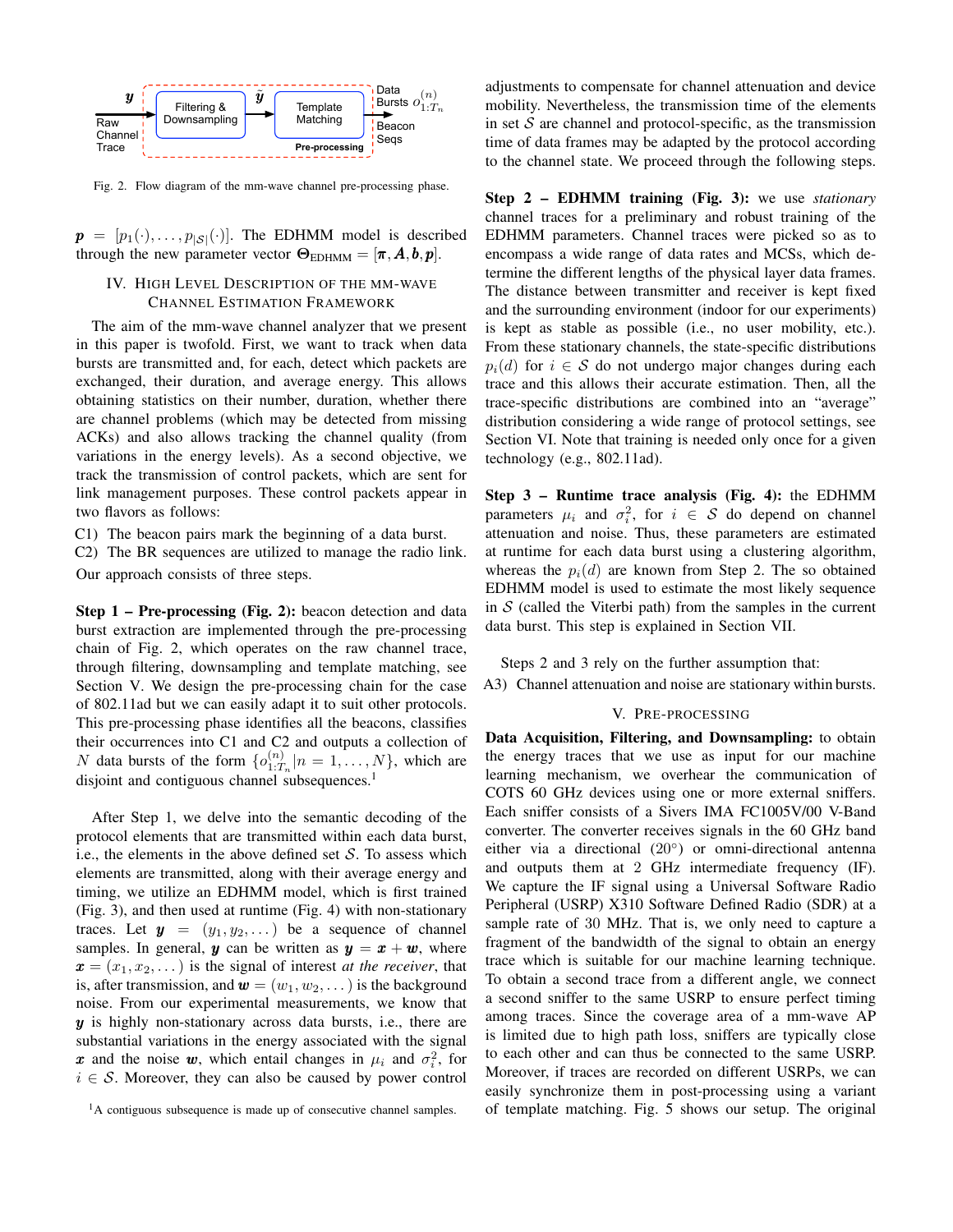

Fig. 3. EDHMM training procedure: initial state duration estimates are obtained through HMM training and are refined using EDHMM learning tools.



Fig. 4. EDHMM runtime mm-wave channel analysis.



Fig. 5. Practical sniffer setup for trace capture. The antennas at the sniffers can be both directional or omni-directional, and sniffer location can be varied.

raw trace  $y$  is first filtered and then downsampled to a lower rate for scaling purposes, so that each sample of the new trace is computed as the mean of three subsequent samples in the original raw trace. This new trace is then smoothed using a fast and robust discretized spline filtering algorithm for data of high dimension [19] [20], thus obtaining the trace  $\tilde{y}$ .

Template Matching Algorithm: after the data acquisition, filtering, and downsampling, a collection of  $N$  data bursts of the form  $\{o_{1:T}^{(n)}\}$  $\binom{n}{1:T_n}$   $\vert n=1,\ldots,N$  is extracted from the mm-wave trace  $\tilde{y}$ . This requires a reliable identification technique for the data bursts and, recalling that each data burst is preceded by a pair of beacons, this corresponds to reliably detecting beacon pairs. What we observe from the collected channel traces is that the beacon duration and the inter-frame spacing between them are almost constant within and across experiments. Moreover, we note that the beacon shape is quite particular, showing different energy levels at the beginning and at the end. These characteristics make it possible to exploit a template matching technique for the beacon detection. Here, we are interested in finding C1) beacon pairs, and C2) BR sequences, as these are key to understand the protocol behavior.

At the core of our template matching approach, we use the Pearson's correlation coefficient  $r \in [-1, 1]$  [21], which is a statistical measure of the strength of a linear relationship between two vectors  $\mathbf{u} = [u_1, \dots, u_K]$  and  $\mathbf{v} = [v_1, \dots, v_K]$ (with mean  $\mu_u$  and  $\mu_v$ , respectively). It is defined as the ratio of their covariance  $C_{uv}$  and the square root of the product of their variances  $\sigma_u^2$  and  $\sigma_v^2$ , i.e.,  $r = C_{uv}/(\sigma_u \sigma_v)$  is the sample covariance given by:

$$
C_{uv} = \frac{1}{K-1} \sum_{k=1}^{K} (u_k - \mu_u)(v_k - \mu_v).
$$
 (3)

The Pearson's correlation coefficient is suitable to deal with the non-stationarity of the traces, since it just evaluates some internal relationship between the provided vectors. Moreover, template matching is known to be the optimal detection technique in the presence of white Gaussian noise [22], which we found to be a good assumption for our mm-wave channel traces [14]. Henceforth, for our template matching technique,  $u$  corresponds to the average shape of a beacon frame (i.e., the template with a length of  $K$  samples), which the system can easily obtain from channel idle times. During those idle times, nodes only transmit periodic beacons which can be clearly identified and used as a template. Vector  $v$  contains the channel samples from the current  $K$ -dimensional sliding window, which moves over the signal trace  $\tilde{y}$ , obtained after the acquisition, filtering and downsampling of  $y$ . We adopted the fast template matching scheme of [23] [24], which exploits the Fast Fourier Transform (FFT), thus obtaining dot products in the frequency domain. For a generic channel sequence  $\tilde{y}$  of  $L > K$  samples, this allows the computation of the covariance in  $O(L \log L)$  time. Hence, the template matching operates on  $\tilde{\mathbf{y}} = (\tilde{y}_1, \dots, \tilde{y}_L)$ , outputting a sequence of correlation estimates  $(r_1, \ldots, r_{L-K+1})$ . We detect a possible beacon at sample  $\ell$  if  $r_{\ell}$  is greater than a threshold  $r_{\text{th}}$ . Then, since multiple trivial matches (i.e.,  $r_\ell > r_{\text{th}}$ ) are likely to occur within a window of samples, we perform a further peak detection within the regions containing multiple matches, by taking the default timing parameters of the IEEE 802.11ad communication standard into account [25]. That is, two beacons can never be placed at a distance smaller than the minimum allowed by the protocol rules. As the final step, we assess which beacon pairs actually mark the start of data bursts by assessing the distance between them, as this is constant. Through this, we can reliably detect false positives, such as isolated beacons due to communication errors or to packets that are erroneously detected as beacons as their shape closely resembles that of the template. We found excellent results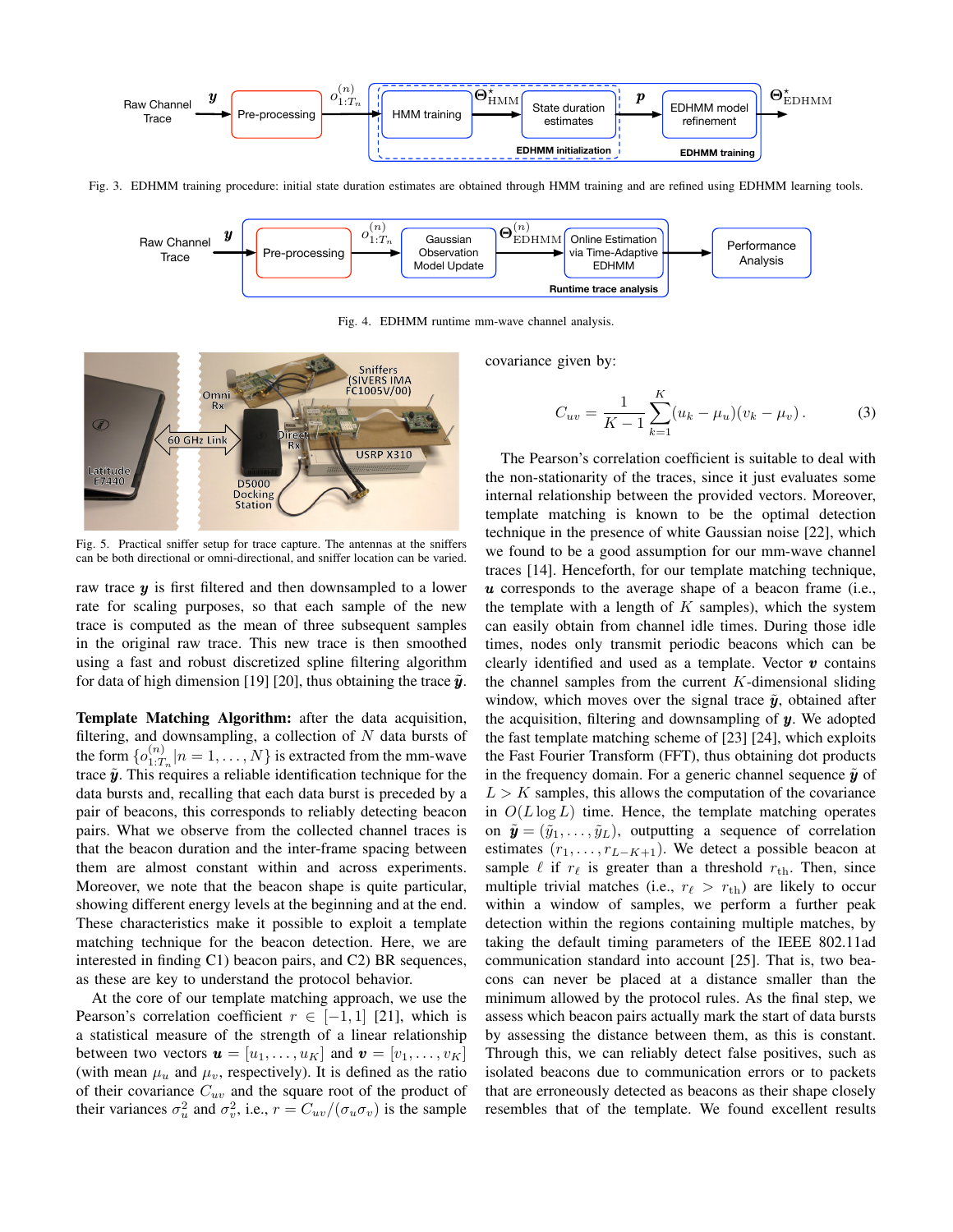across all our experiments setting  $r_{\text{th}} = 0.75$ . Note that  $r_{\text{th}}$  is independent of the trace amplitude. Thus, we do not need to readjust it for each scenario and/or trace.

The identification of pairs of beacons (C1) allows extracting the data bursts  $\{o_{1:T}^{(n)}\}$  $\prod_{1:T_n}^{(n)} |n=1,\ldots,N\}$  from  $\tilde{y}$ , which are fed as input to the following EDHMM training phase. Longer beacon sequences (C2) are likewise detected by looking at the number of energy levels of the beacons therein and at their inter-frame spacing, as dictated by the standard [25]. These events are semantically decoded as described below.

## VI. EDHMM TRAINING

For the EDHMM training we refer to Fig. 3. We recall that the objective of this training phase is to reliably estimate the distribution vector  $p$ , modeling the duration of inter-frame spaces, packets and acknowledgements. This phase is executed once offline and is not scenario dependent. Essentially, it is a calibration step for the specific mm-wave technology used in the network, which in our case is IEEE 802.11ad. The traces used in this step should be as much as possible stationary. This means that  $\mu_i$  and  $\sigma_i^2$  do not significantly vary across data bursts. As a first processing stage, we use the pre-processing procedure of Section V, which returns the data burst set  $\{o_{1}^{(n)}\}$  $\binom{n}{1:T_n}{n=1,\ldots,N}$ . Next, for illustration purposes we refer to the *n*-th data burst  $o_{1:T}^{(n)}$  $\frac{1}{1:T_n} = (o_1, \ldots, o_{T_n}),$  but in our implementation the HMM parameters are estimated using the entire burst set (i.e., the  $N$  bursts in the mm-wave trace). For burst *n*, each of the samples  $o_t$ ,  $t = 0, \ldots, T_n$ , maps to an element  $s_t \in S$ , where state "1" means IFS, "2" DATA and "3" ACK. Our goal is to accurately associate each  $o_t$  in the data burst with the actual protocol element  $i \in S$ and, most importantly, to reliably estimate its duration PMF  $p_i(\cdot)$ . This estimation is performed having access to the noisy observations  $(o_1, \ldots, o_{T_n})$  of the actual protocol elements.

**EDHMM** initialization: we consider  $o_{1:T}^{(n)}$  $\binom{n}{1:T_n}$  as training data and our aim is to get accurate state duration estimates for the EDHMM. This is achieved by deriving initial estimates for  $p$ through a simpler HMM model. Once this vector is found, it is refined using EDHMM training tools. The HMM parameter vector is  $\Theta_{\text{HMM}}$  and the three fundamental steps involved in the HMM model estimation are:

- E1) The forward-backward algorithm is used to compute metrics  $\gamma_t(i)$  and  $\xi_t(i, j)$  with  $t = 1, \ldots, T_n, i, j \in S$  (see Eq. (2)) for a given HMM transition structure and a list of observations. These weigh the probability of getting the observed sequence from the current model.
- E2) The model parameter vector  $\Theta_{HMM}$  is adjusted through the EM algorithm.
- E3) The Viterbi algorithm [26] is used to compute the most probable path via a Maximum Likelihood (ML) approach. Step E2 returns the optimal parameter vector  $\Theta_{\text{HMM}}^{\star}$ , whereas E3 outputs the sequence of hidden states  $(s_1, \ldots, s_{T_n})$  that most likely generated the observed samples  $(o_1, \ldots, o_{T_n})$ .

Specifically, we assume  $\pi_1 = 1$  as all the data bursts start with a silence, right after the beacon pair. Moreover, the HMM transition matrix  $\vec{A}$  is constrained in the sense that the hidden state sequence evolves according to structured trajectories [27]. In particular, we have  $a_{23} = a_{32} = 0$ , as there must be some minimum inter-frame spacing between subsequent messages. Also, we set  $a_{ii} = 1 - 1/T_s$  for  $i \in S$ , where  $T_s = 0.1 \,\mu s$  is the channel sampling period after the downsampling of Section V. This implies a geometrically distributed dwell time in each state. Still, it serves as a sufficiently good initialization of the transition matrix and increases the HMM models robustness against random fluctuations in the channel dynamics.

The final parameter estimates  $\Theta_{\text{HMM}}^{\star}$  strongly depend on the initial vector  $\Theta_{\text{HMM}}^0$  for the EM evaluation (step E2). To obtain good initial parameter estimates, we use the  $K$ -means clustering algorithm, see [28], [29], which classifies the channel samples in the data bursts around  $|S|$  centers. The  $|S|$ initial values of the centers can be randomly picked or taken as the locations of the peaks in the empirical distribution of the observed samples. The latter approach was implemented and found to perform satisfactorily across all datasets. Upon completion, the K-means algorithm returns  $|S|$  values for the cluster centers, which are used as initial values for  $\mu_i$  for  $i \in S$ . The |S| variances  $\sigma_i^2$  are derived from the distribution of the samples clustered around the centers  $\mu_i$  so obtained.

At this point, we use the Viterbi algorithm output (step E3) to fit  $|S|$  two-parameter inverse Gaussian distributions [30] [31] for vector **p**, where the range  $\mathcal{D}_i = \{d_i^{\min}, \dots, d_i^{\max}\}\$ for state  $i \in S$  is such that  $d_1^{\min} = \cdots = d_{|S|}^{\min} = 1$  and  $d_1^{\max} = \cdots = d_{|S|}^{\max} = D$ . In particular, we set D according to the timing parameters of the IEEE 802.11ad communication standard [25] and filter out all the state durations that are outside these boundaries.

EDHMM model refinement: the initial estimate  $p$  that we have found with the above HMM model is subsequently refined through EDHMM training tools. Here, we opted for the forward-backward algorithm proposed by Yu and Kobayashi in [32], [33] as it is efficient and solves practical issues such as numerical underflows occurring in the EM iterations.

## VII. RUNTIME TRACE ANALYSIS

Next, we present a runtime analyzer that effectively deals with the non-stationarity of the traces, i.e., variations in  $\mu_i$  and  $\sigma_i^2$  for  $i \in S$ . As a first step, we run the pre-processing block of Section V, which returns the data burst sequences  $\{o_{1:T}^{(n)}\}$  $\binom{n}{1:T_n}$  |  $n =$  $1, 2, \ldots$  through template matching. For each sequence, the energy levels associated with the states IFS, DATA and ACK are re-estimated, as explained in the following.

Gaussian-observation model update: we rely on assumption A3, i.e., that channel statistics are stationary within each data burst. Of course,  $\mu_i$  and  $\sigma_i^2$  may change considerably across data bursts and we tackle this by running the Kmeans clustering algorithm for each burst sequence  $o_{1:T}^{(n)}$  $\frac{(n)}{1:T_n},$ so as to re-initialize vector **b** in an online fashion. The  $|\overrightarrow{S}|$ final values of the centers initialize  $\mu_i$ , whereas the variances of the samples clustered around these centers initialize  $\sigma_i^2$ , for  $i \in S$ . Upon completing the K-means algorithm, we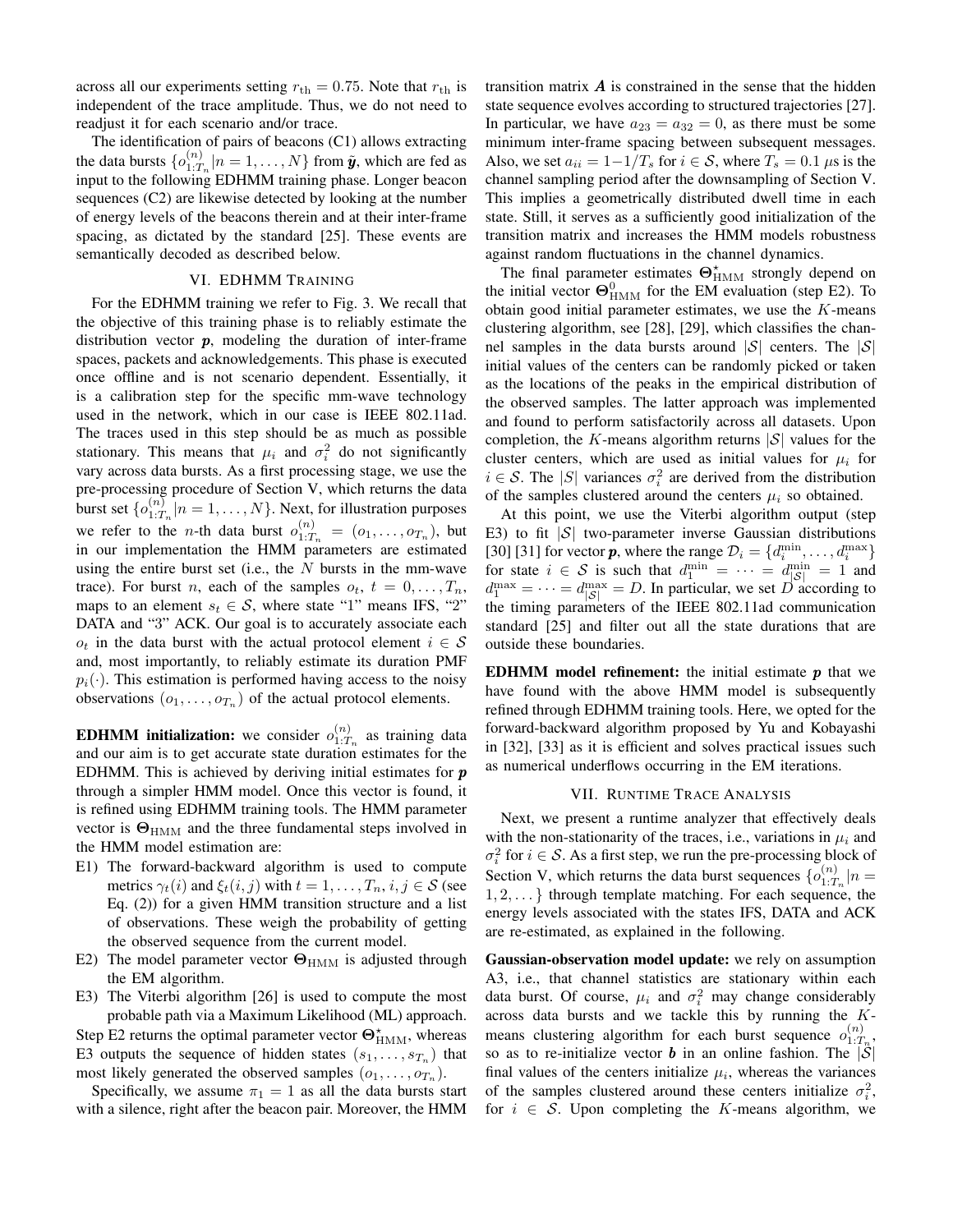obtain the updated parameter set  $\Theta_{\rm EDHMM}^{(n)}$  for the current data burst, whereas vector  $p$  (which represents the "average" time-frame duration statistics) remains fixed. We remark that, for the current burst n,  $\Theta_{\rm EDHMM}^{(n)}$  may differ from the optimal parameter set  $\Theta_{\rm EDHMM}^{\star}$ , as for the latter vectors **p** and **b** would be obtained through the ML approach of [32], [33], whereas in  $\Theta_{\rm EDHMM}^{(n)}$  the energy levels in **b** are estimated on-the-fly through  $K$ -means. Since the latter approach does not take into account the joint re-estimation of  $p$  and  $b$ , the resulting energy levels are less accurate. However, this approach provides a substantial speedup as neither the re-estimation of the transition matrix  $\boldsymbol{A}$  nor that of vector  $\boldsymbol{p}$  are required and these computations account for most of the EDHMM complexity. Hence, the benefit due to the increased speed outweighs the loss in accuracy.

Online estimation via time-adaptive EDHMM: upon obtaining  $\Theta_{\rm EDHMM}^{(n)}$  for the current data burst  $o_{1:T}^{(n)}$  $\binom{n}{1:T_n}$ , the corresponding hidden state sequence  $(s_1, \ldots, s_{T_n})$  is reconstructed using the Viterbi algorithm with samples  $o_{1:T}^{(n)}$  $\mathcal{L}_{1:T_n}^{(n)} = (o_1, \ldots, o_{T_n}),$  i.e., each sample  $o_t$  is mapped onto one of the elements in  $S$ . As suggested in [34], we implemented the Viterbi algorithm using logarithms to avoid numerical underflows. Also, given the sequence of observations  $o_{1:T}^{(n)}$  $\binom{n}{1:T_n}$ , the time complexity of the Viterbi algorithm for EDHMM is  $O(|\mathcal{S}|ZT_nD)$ , where Z is the average number of predecessors for each state  $i \in S$ . In our case,  $Z < |\mathcal{S}|$ , since we set  $a_{23} = a_{32} = 0$  (states 2 and 3 respectively denote DATA and ACK). Moreover, since durations are explicitly accounted through  $p_i(\cdot)$ , we have  $a_{ii} = 0$ ,  $\forall i \in S$  and  $Z = 4/3$ . Hence, the computational cost of the Viterbi algorithm is primarily affected by the data burst length  $T_n$  and by the maximum duration D.

## VIII. EVALUATION

In the following, we evaluate our diagnosis tool in practice using the setup in Section V. First, we validate our machine learning framework in controlled scenarios. Next, we study the behavior of indoor links for regular operation, that is, without disturbances such as link blockage. Finally, we focus on how our framework can identify and characterize such disturbances.

#### *A. Validation*

Fig. 6 shows a trace decoding example for our diagnosis tool. In the upper part of the figure, we show the raw trace as captured by the Sivers IMA converter. The two initial frames are beacons that indicate the start of a data burst. After that, we observe a sequence of data and acknowledgment frames (c.f. Fig. 1). The lower part of the figure shows that our framework can correctly identify all frames in the trace. We observe that the framework successfully classifies data packets, acknowledgments, beacons, and inter-frame spacing. Moreover, Fig. 6 also demonstrates the need for our EDHMM approach. The HMM method wrongly classifies many of the samples—within a data or acknowledgment frame, it often fluctuates between states. In contrast, the EDHMM classifies all samples correctly, even in case of varying data packet lengths (not shown in Fig. 6 due to space constraints).



Fig. 6. Trace decoding example for our machine learning framework.



Fig. 7. Number of data and control packets identified by our tool. We show the results for two sniffers  $SN_1$  and  $SN_2$  placed at different locations.

In addition to the visual inspection in Fig. 6, we validate our framework using two approaches. First, we compare the number of data packets that our tool identifies with the number of packets that the driver of our 60 GHz device reports. For the case without blockage in Fig. 7, the driver reports 31960 sent packets at the end of the trace. This matches the data packet counter in our results. Second, we record the same data exchange using two independent sniffers  $SN_1$  and  $SN_2$ , and process the resulting traces using our framework. For no blockage, Fig. 7 shows that both sniffers count the same number of both data and control packets. This again validates that our framework is correctly decoding the trace. For data packets, the counter stabilizes at one second at which point we stop the data transmission. Still, the control packet counter increases steadily because the devices continue to exchange control packets even if no data transmission is taking place.

Fig. 7 also depicts similar measurements for two blockage cases which we discuss in Section VIII-C. The first is a "hard blockage", that is, crossing the link and thus interrupting it completely for a few milliseconds. The second is a "soft"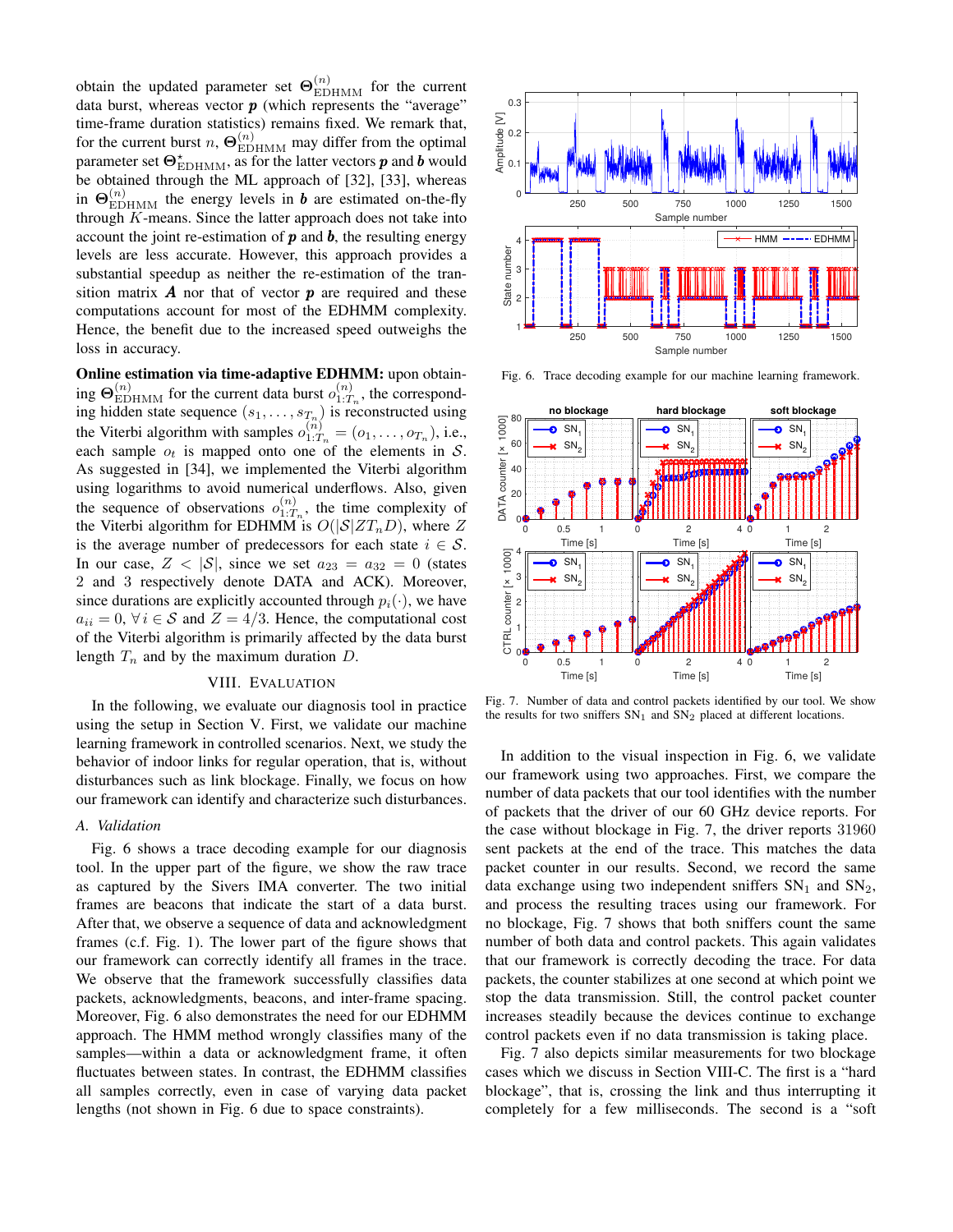

Fig. 8. CDF of packet and burst lengths for three links deployed in the same environment but with varying performance. "BP" stands for beampattern.

blockage", which refers to partial blockage such as waiving a hand in the boresight of the antenna.

## *B. Regular Operation*

Next, we show some selected diagnosis capabilities of our tool for regular link operation. Fig. 8 depicts the Empirical Cumulative Distribution Function (ECDF) of the packet and burst lengths that our tool computes for different links. All links have the same length and are deployed in the same location. However, we change their orientation to induce different antenna beam patterns which result in suboptimal performance, and which our framework can identify. The protocol used by our 60 GHz test devices defines that the maximum burst length is two milliseconds and the maximum aggregated packet length is 20 microseconds. Since we perform this experiment with full transmission buffer at the nodes, the burst and packet lengths should match the maximum values.

For Link 1 in Fig. 8, we observe that the packet lengths do not match the maximum size. While the burst lengths are as expected, the significant fraction of short packets shows that Link 1 is not operating properly. Indeed, our framework also reveals that the trace energy level differs compared to Link 2, which suggests antenna misalignment. We omit the energy trace level in the interest of space but the device driver reveals that both Links 1 and 2 operate otherwise identically in terms of MCS and traffic load. In other words, our framework successfully identifies the suboptimal device orientation for Link 1. Fig. 8 shows that Link 3 performs even better in terms of packet length. Again, the device driver confirms this insight since Link 3 uses a more robust MCS than Link 2. Thus, Link 3 is more likely to succeed when transmitting longer packets.

## *C. External Disturbance*

Regarding external disturbances, we focus on the case of link blockage. Our tool is able to identify and classify such blockage. This provides means for network operators to determine how often blockage actually occurs for a certain mm-wave link during a certain time-frame, for instance, a day.

Identifying blockage is challenging because it may block the LOS path to the sniffer, too. To prevent this, our framework can record and compare the channel activity from two or more sniffers at different locations, as shown in Fig. 9. We



Fig. 9. Blockage recorded from two different locations  $SN_1$  and  $SN_2$ . The figure shows a fraction of the blockage, i.e., the blockage affects all samples.



Fig. 10. Beam refinement sequences during soft link blockage.

observe that while sniffer  $SN_1$  barely receives any of the activity prior to second  $1.93$ ,  $SN<sub>2</sub>$  is able to receive all frames during the blockage. This allows our framework to obtain a much more complete view of the activity on the channel. Based on this information, we automatically identify beam refinement (BR) sequences. Such sequences are rare in static scenarios but are likely to occur if the link is impaired. Fig. 10 depicts a segment of the trace in Fig. 9, overlapped with the locations at which our framework identifies BR sequences. We observe that the BRs identified by both sniffers match but that not all sniffers capture all sequences due to the blockage. This highlights again the benefit of being able to analyze the network behavior from multiple viewpoints. Moreover, Fig. 9 depicts a soft blockage. Thus, the connection does not break and the device continuously adapts its beampattern, resulting in a large number of BRs. In contrast, hard blockage results in less BRs since the transmitter and the receiver cannot communicate during the blockage. Table I shows the average number of BRs per trace for no blockage, soft blockage, and hard blockage. The difference in terms of BR frequency allows our diagnosis tool to classify blockage. This is highly valuable to determine why a mm-wave link is performing poorly.

In Fig. 7, we also show packet counters for the case of blockage. The data packet counter for hard blockage stabilizes at roughly 40000 packets because we stop transmission at that point. For soft blockage, we transmit continuously and thus the packet counter increases throughout the trace. We observe that the data packet counters for each sniffer disagree as soon